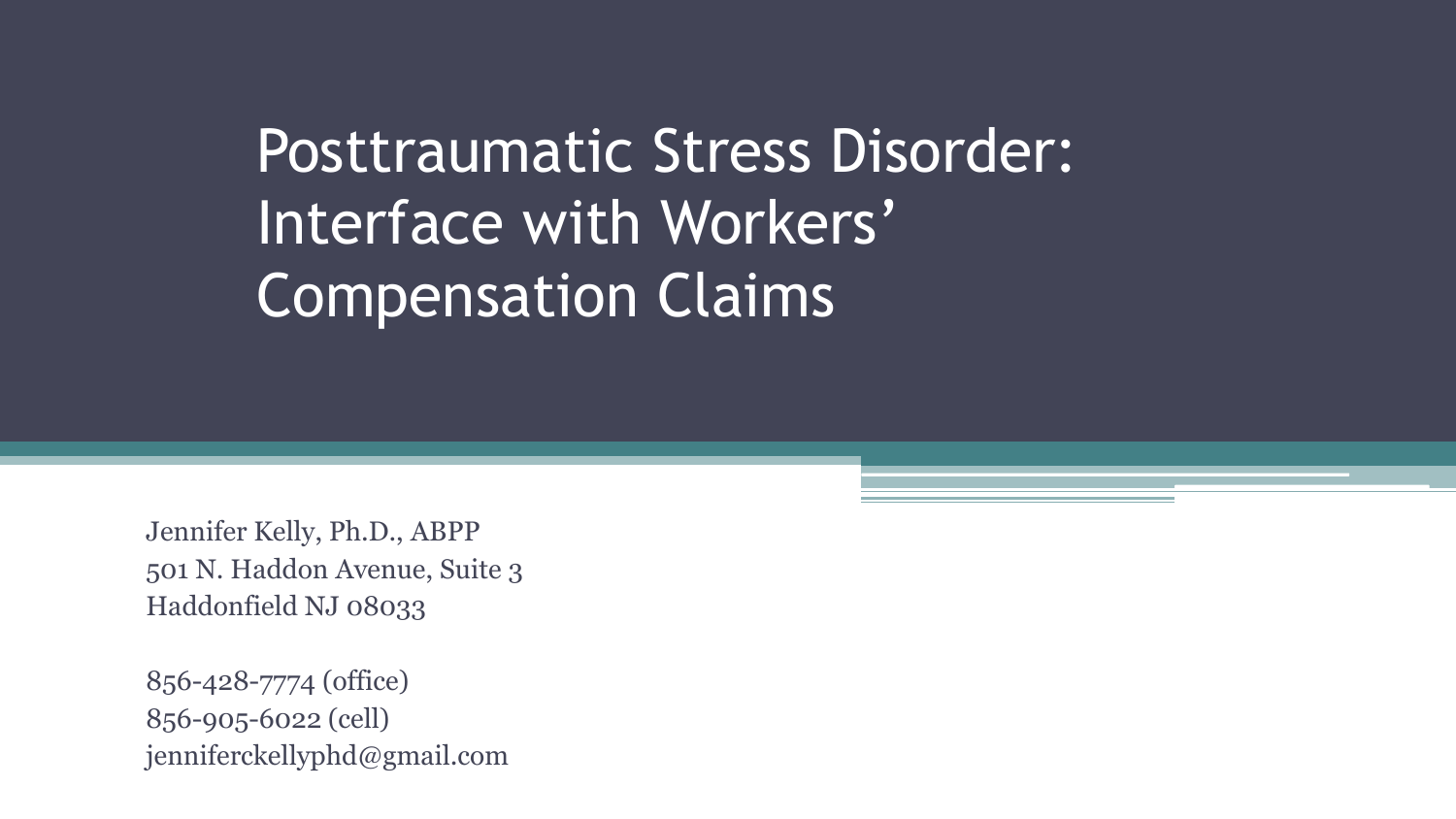## What Is PTSD

• During a potentially traumatizing event, our brains take a snapshot of that situation and remember the circumstances.

• In similar circumstances, our bodies react with a "**fight or flight**" response in preparation to deal with the threat again, which may be adaptive in life threatening situations.

National Center for PTSD (ptsd.va.gov)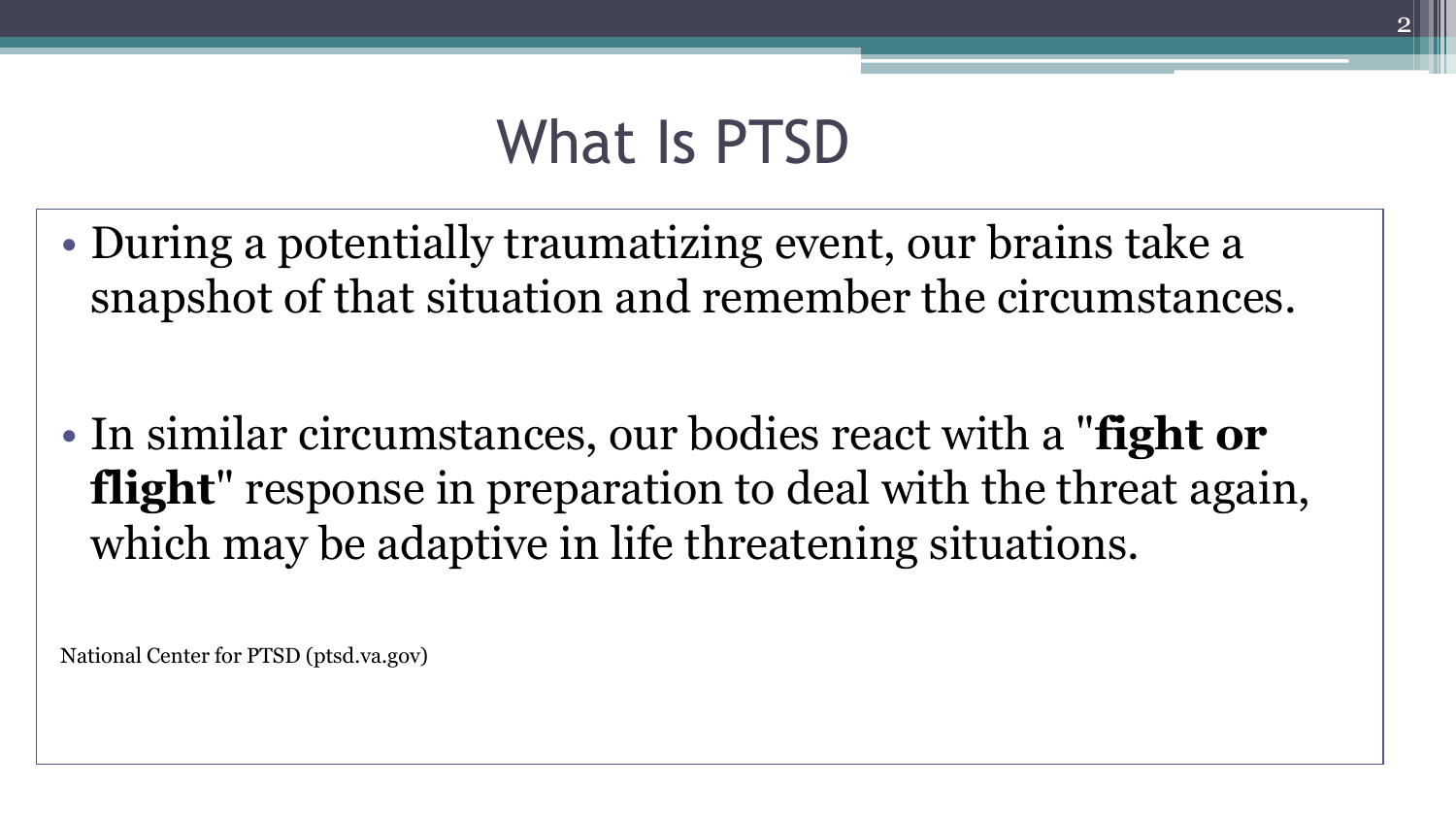### What Is PTSD cont.

• PTSD leads a person to over-generalize the fight or flight response to threats - even benign events (e.g., a car backfire) signal danger.

• People with PTSD may continue to respond to triggers (or reminders of the life-threatening event) as if their life is in danger even when it is not.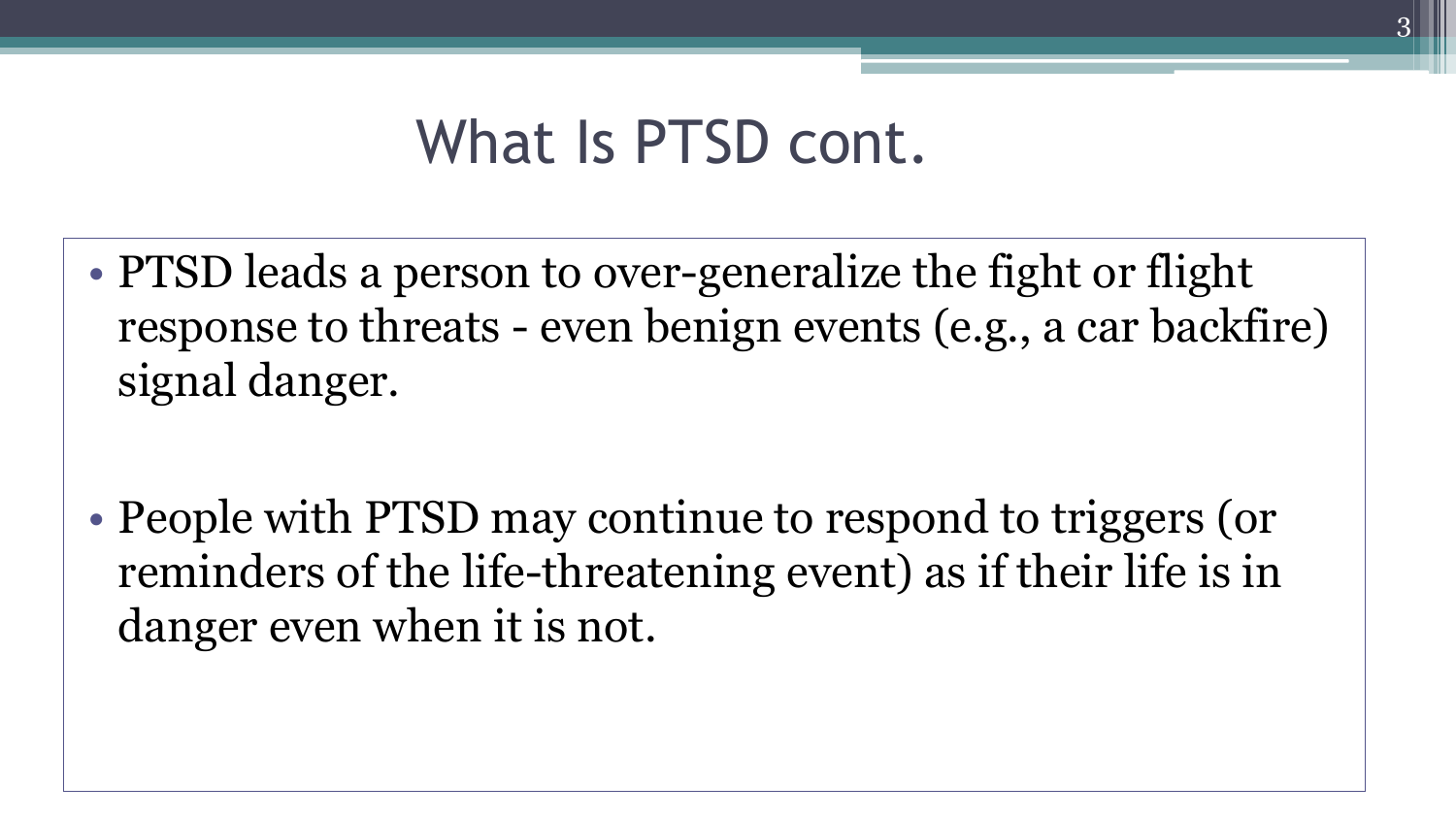# General Criteria of PTSD

### **PTSD occurs:**

- 1. After directly experiencing or witnessing a traumatic event (actual or threatened death, serious injury, or sexual violence)
- 2. Learning about the accidental or violent death of a close relative or friend
- 3. Or through repeated or extreme exposure to aversive details of traumatic events.

The third category of experiences was added to the DSM-V specifically relative to the work of first responders (e.g. collecting human remains, repeated exposure to details of child abuse, etc).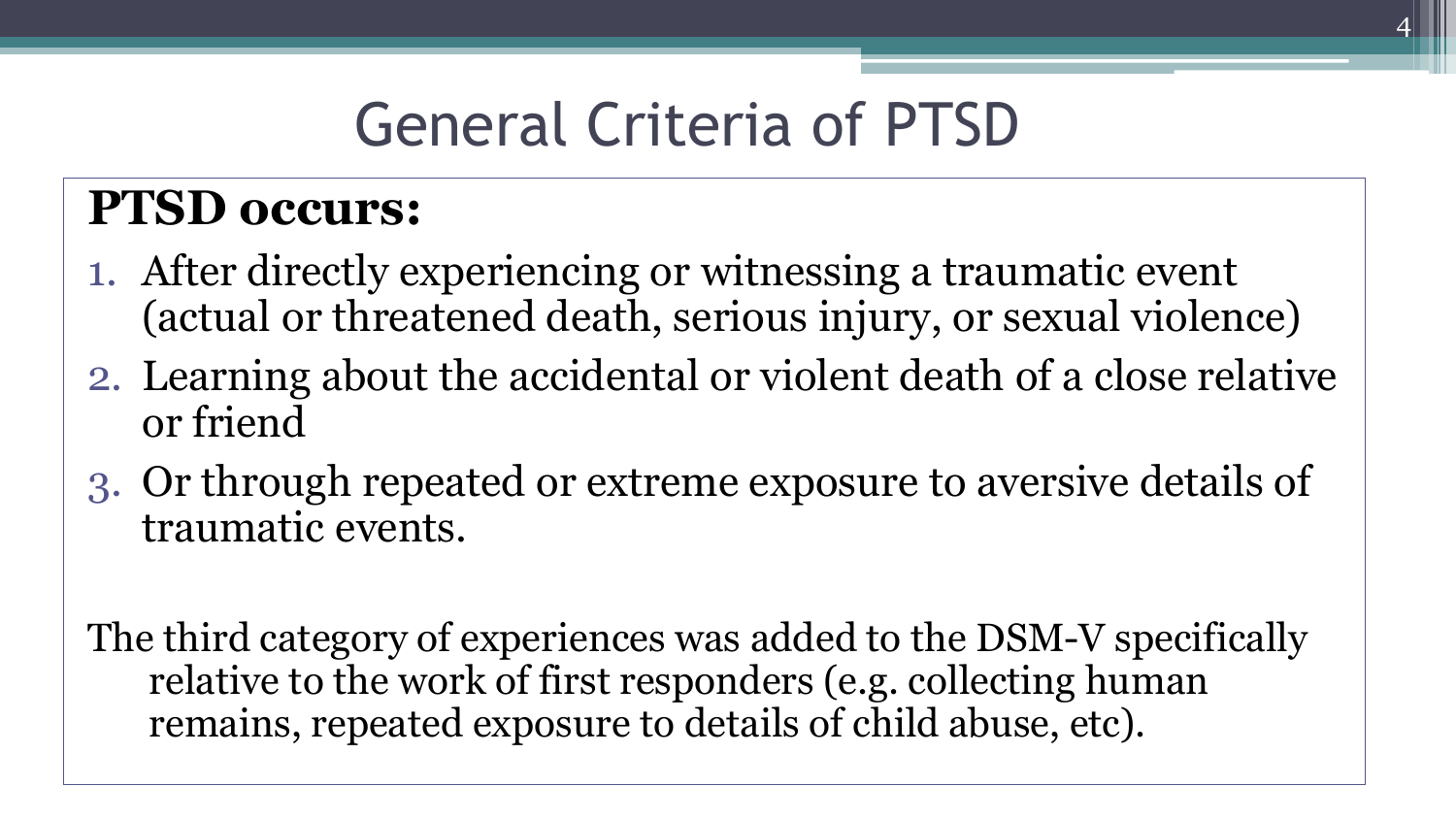### General Criteria cont.

- To receive a PTSD diagnosis, a person must have symptoms across 4 categories. The symptoms must remain for 4 weeks, but may be delayed in onset months or even years. The following four clusters must be present with noted decreases in functioning:
	- Intrusion symptoms
	- Avoidance symptoms
	- Negative alterations in cognitions and mood
	- Alterations in arousal and reactivity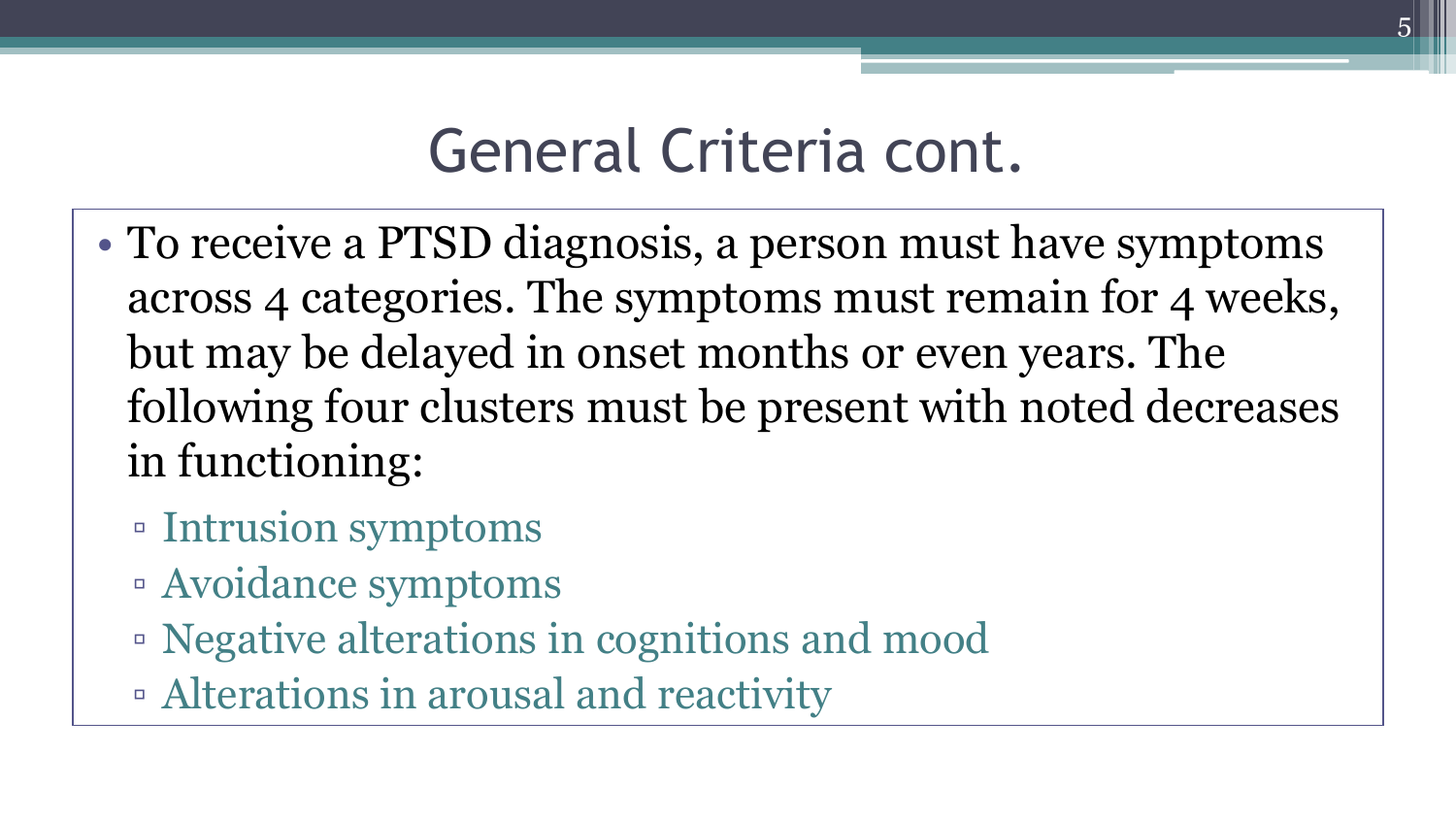## Intrusion Symptoms

- Recurrent, Involuntary, and intrusive memories of the trauma or *"reliving the event"*
	- this can be caused by seeing, hearing or smelling something that reminds you of the event - *"triggers"*
- Dreams/Nightmares with content of the actual event
- Dissociative reactions experiences that cause the individual to literally feel they are back in the moment of the trauma - *"flashbacks"*
- These experiences often cause emotional or physiological responses (e.g. rapid heart rate, fear, anger etc.)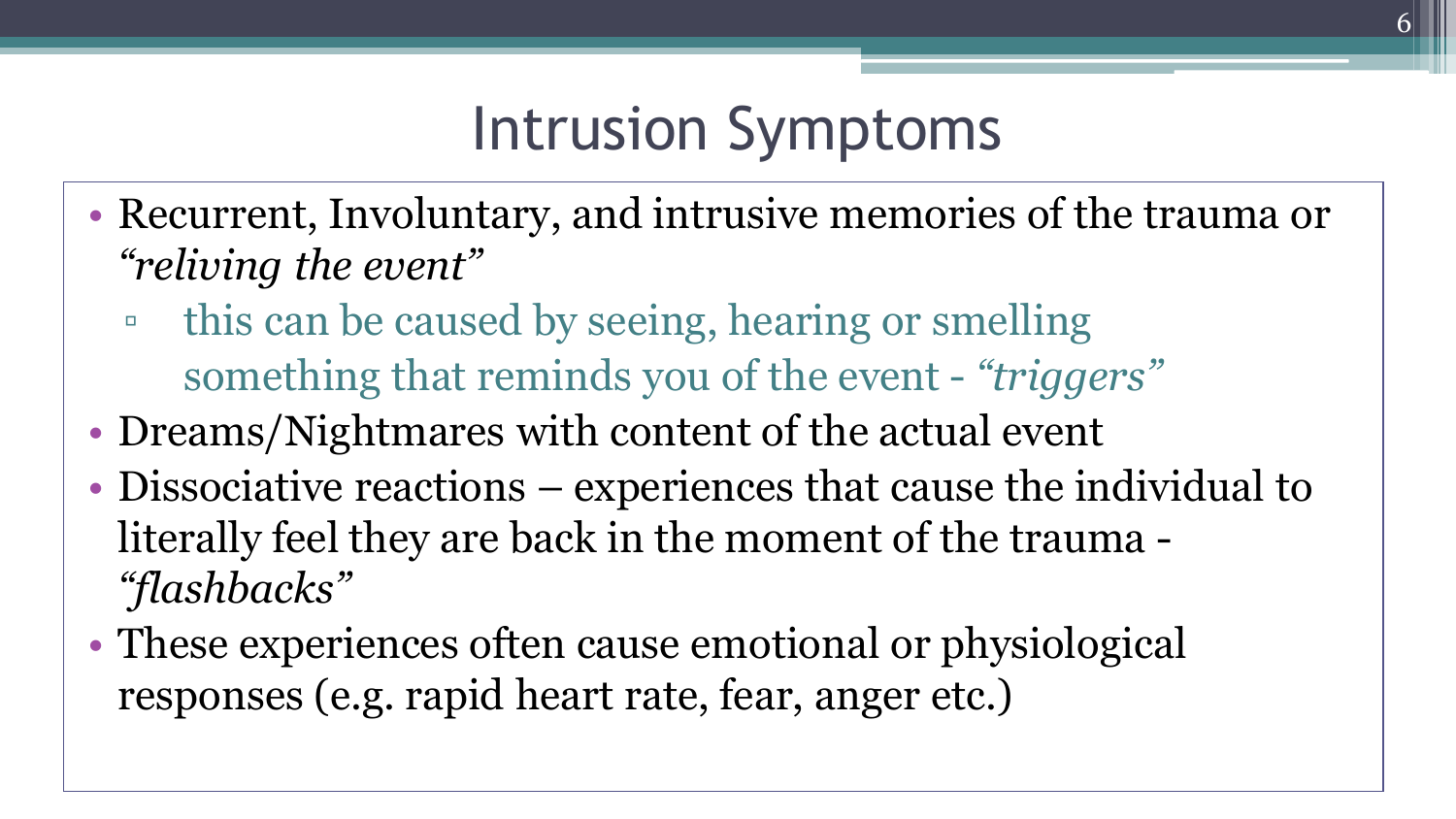## Avoidance Symptoms

Because remembering the event is so distressing, those with PTSD avoid, people, places, activities, thoughts and feelings that remind them of the event.

The goal of the avoidance is to not think, feel, recall, or experience anything that would bring back the event.

When the event is one that occurs at work, it be difficult to separate work from the event, and thus makes returning to work difficult

Often individuals use distraction or keeping very busy as a way to not think about the event. Also why treatment is avoided.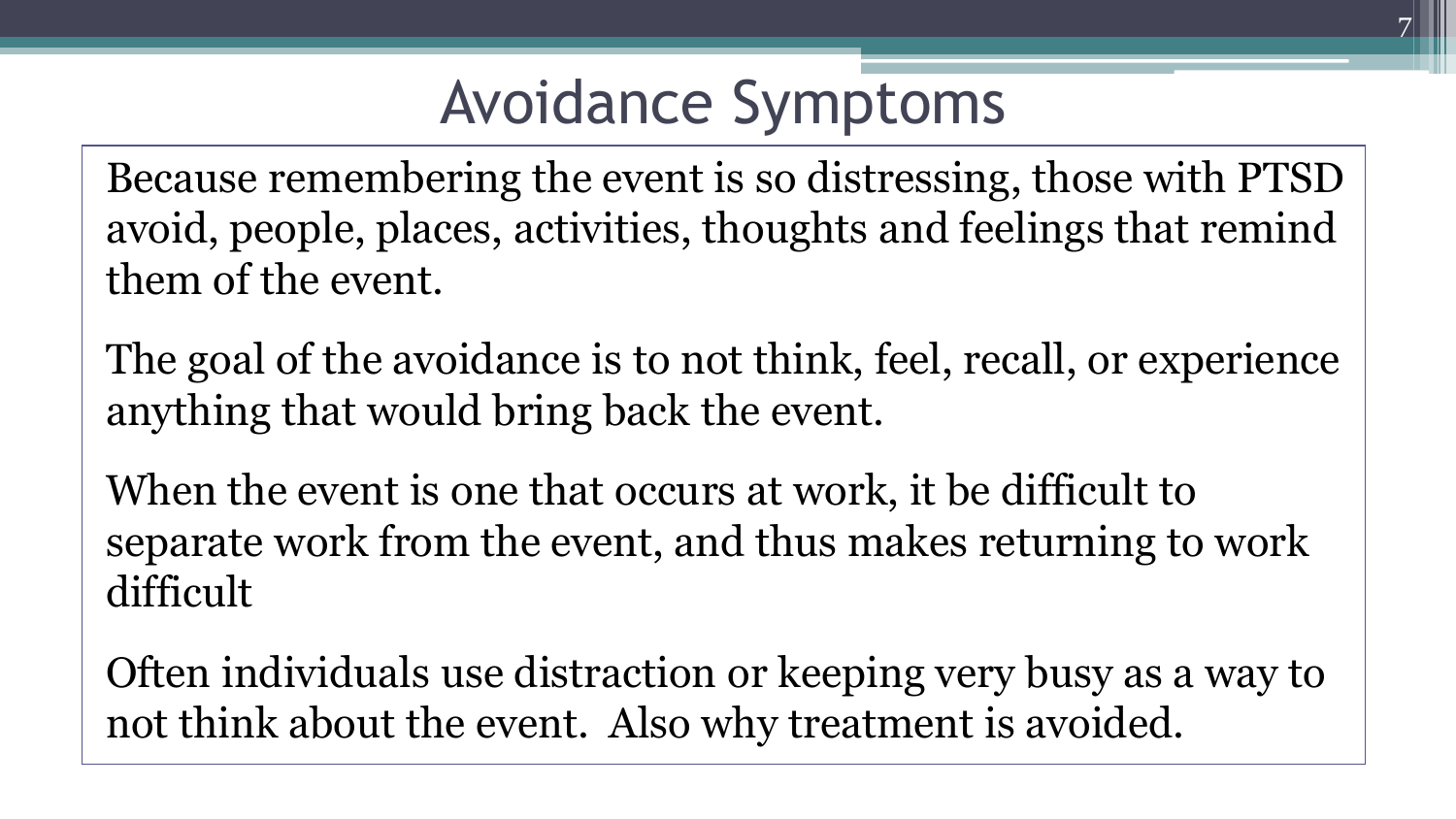## Negative Alterations in Cognitions

- Negative feelings about oneself ("I am bad") or about others ("no one can be trusted")
- Feeling numb or without positive feeling toward those you were once close to
- Forgetting elements of the trauma or not being able to speak about them
- Lack of interest in things one used to enjoy
- Persistent negative emotions horror, anger guilt and shameThis cluster of symptoms is referring to the tendency for individuals to have more negative thoughts and feelings after the trauma.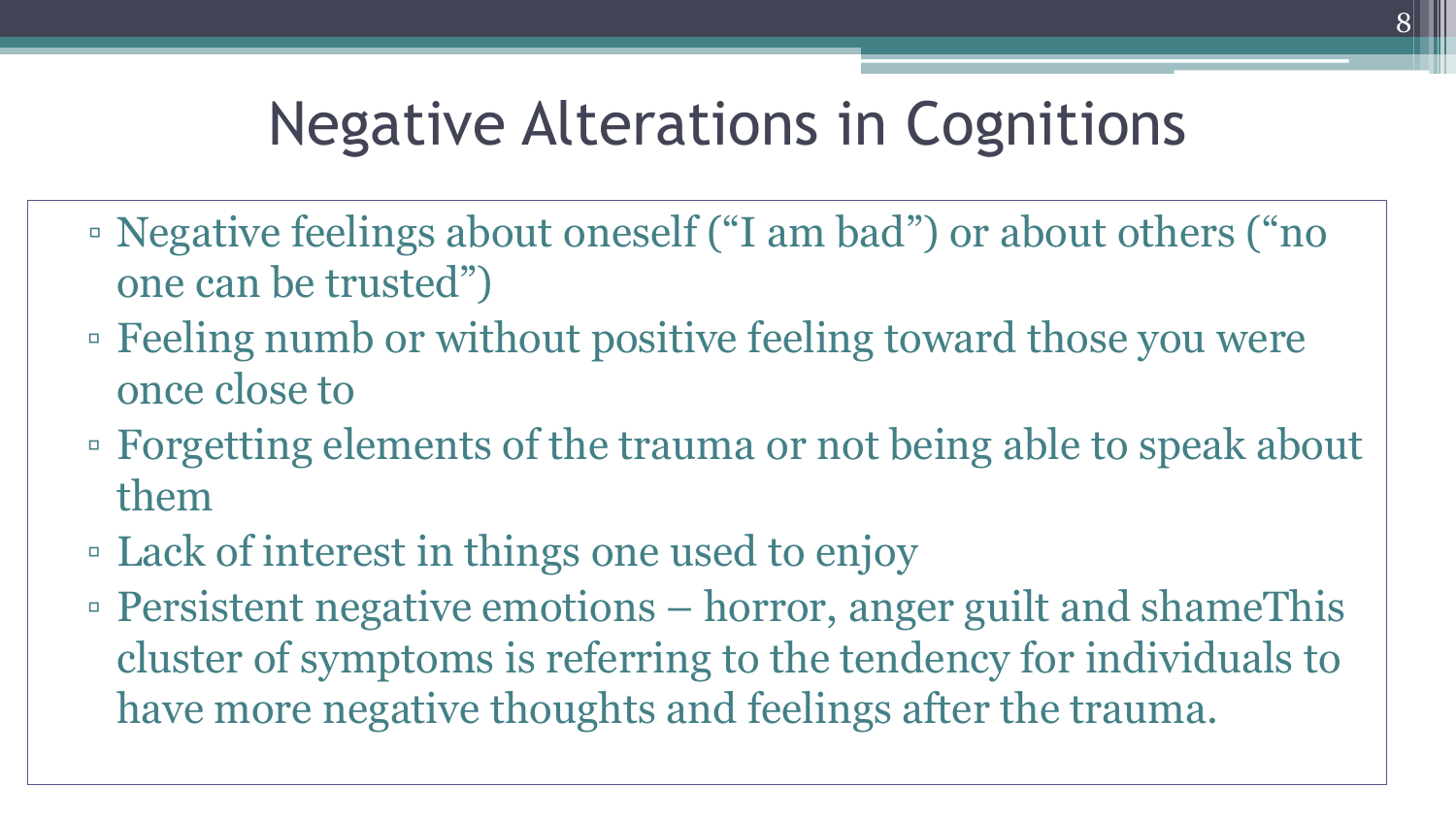## Alterations in Arousal

9

Most people with PTSD will describe this cluster of symptoms in terms of feeling "keyed up", jittery, and "always on alert".

The hyperarousal contributes to being easily irritated or more likely to act aggressively or angrily, than they would have prior to the traumatic event. As a result, commonly seen:

- Insomnia
- Hypervigilance
- Difficulty concentrating
- Startle response
- Excessive use of substances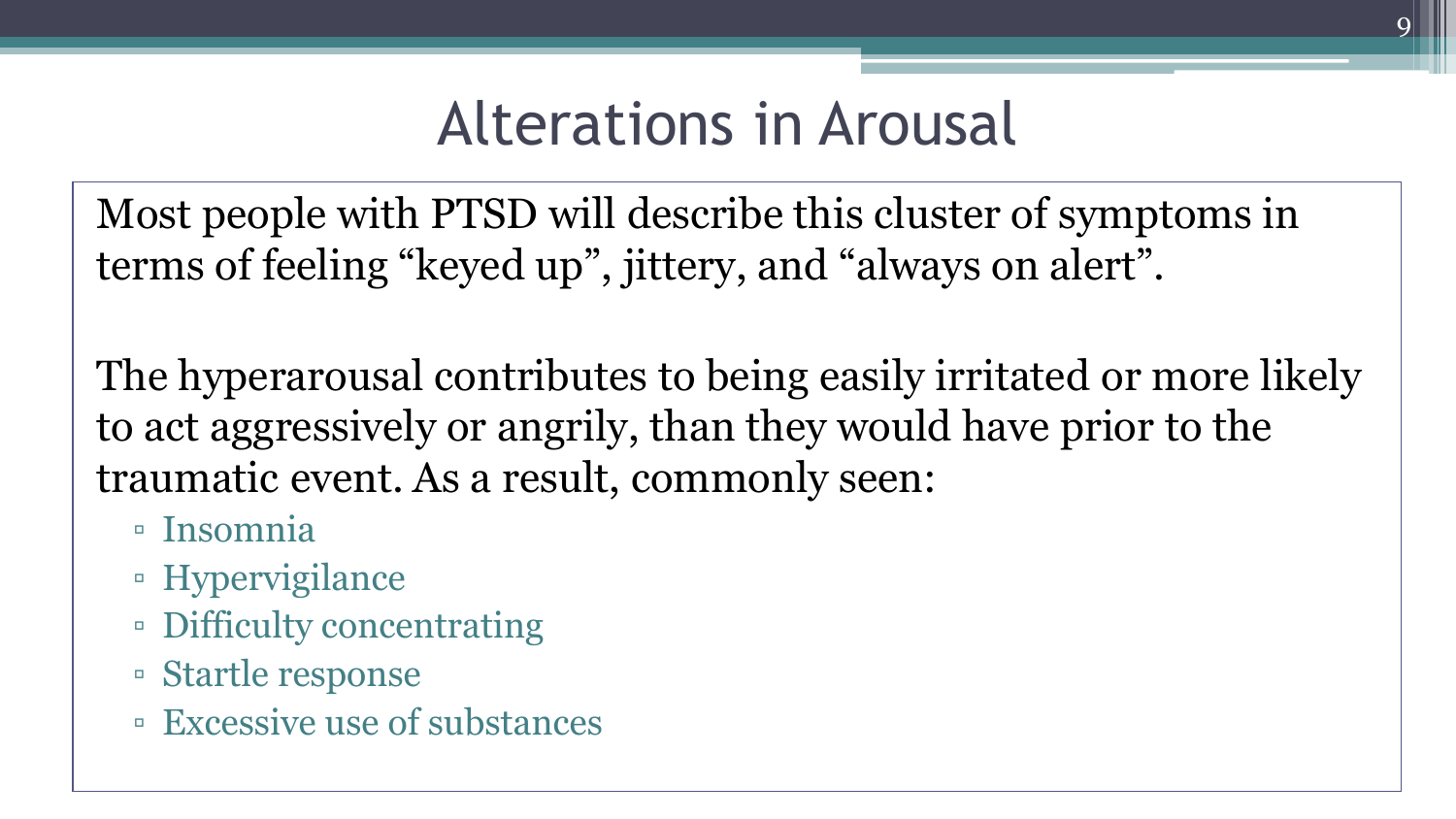## Prevalence of PTSD

- General population estimates 3.5%
- In Law Enforcement the estimate jumps up to 15% (most commonly cited research is between 7-19% with some estimates going as high as 35%). The 15% is likely an under-estimate due to the stigma associated with seeking treatment.

*That would mean that 15 officers in a 100 person police department meet the criteria. There are roughly 40,000 officers in NJ…. That's 6000 officers with PTSD*

J. Violanti, PTSD among Police Officers, COPS Dispatch, May 2018 11(5)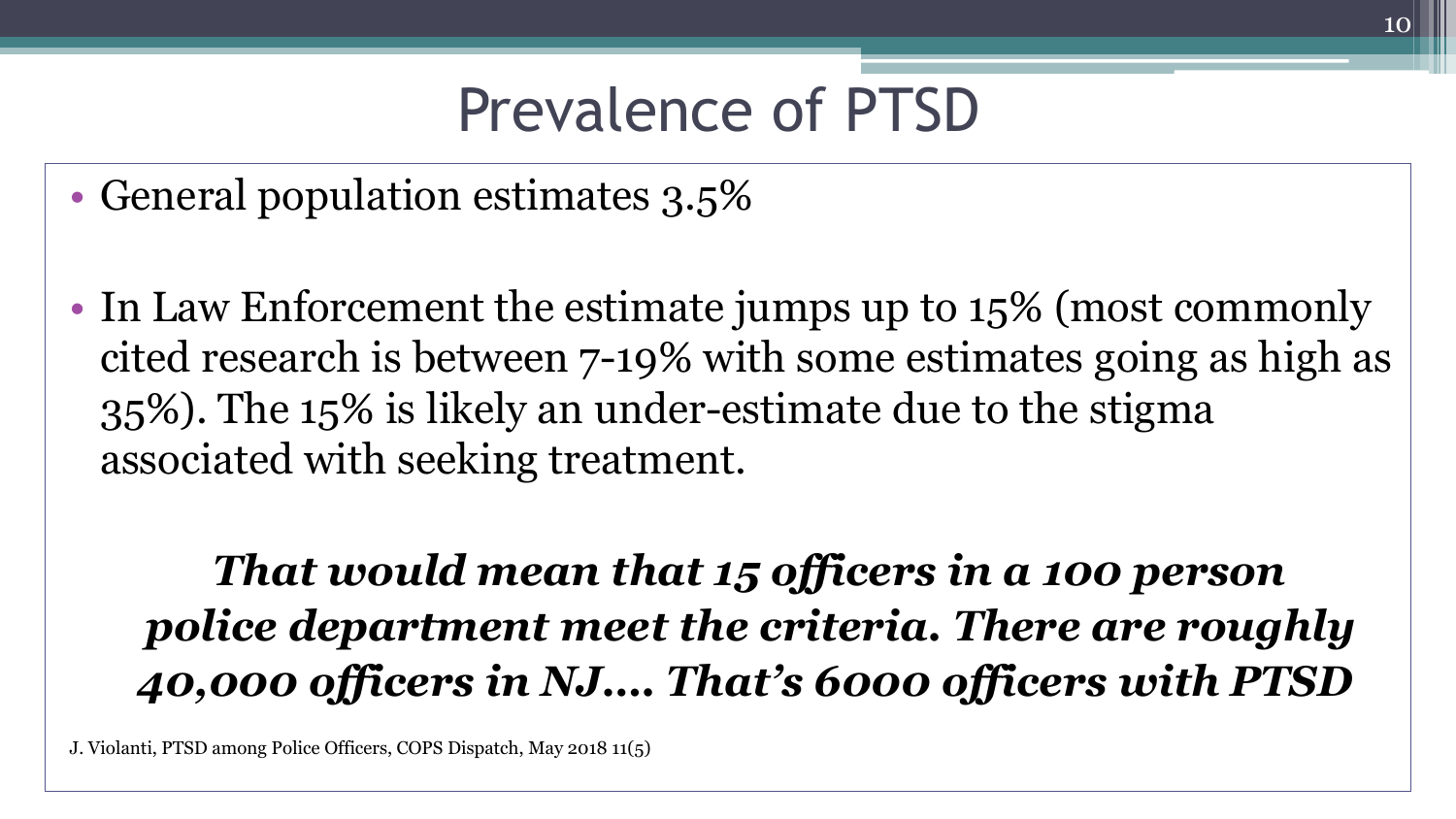### Prevalence of PTSD

- No data to suggest a change in prevalence, however we can hypothesize that the increase in intentional violence against police (73 v 46), overall increase in violent crime rates, and police recruitment problems have the potential to negatively impact work experience
- More likely explanation is change in identification
	- NJ Resiliency Program
	- Wellness Programming
	- Increase in Substance Specific Treatment being used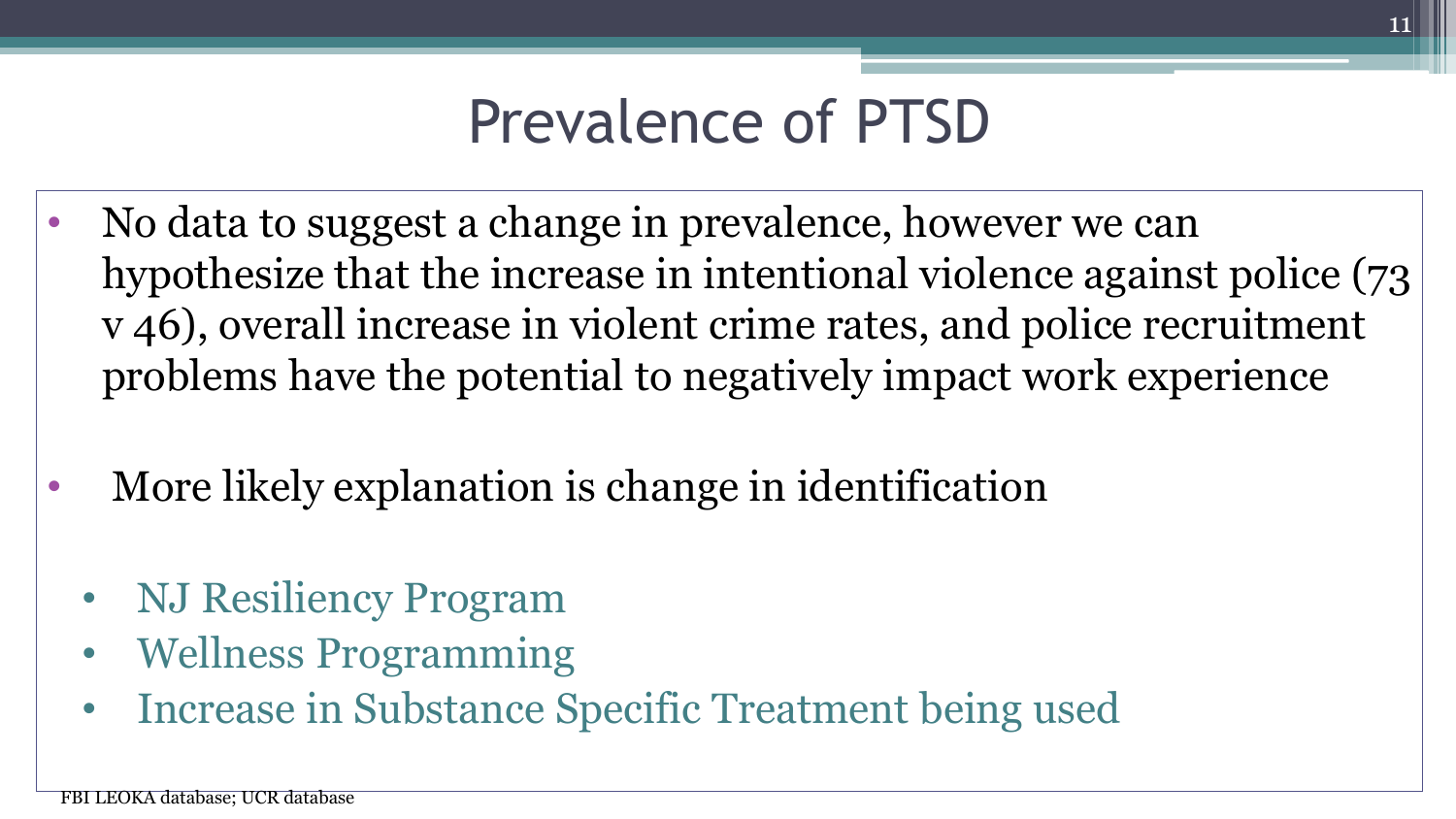# Susceptibility to PTSD

• **Risk factors for developing PTSD**

#### 1. Pre-Trauma

- Childhood emotional problems
- Childhood adversity (economic, family dysfunction, parental separation/loss)
- Prior mental health conditions
- Lack of social supports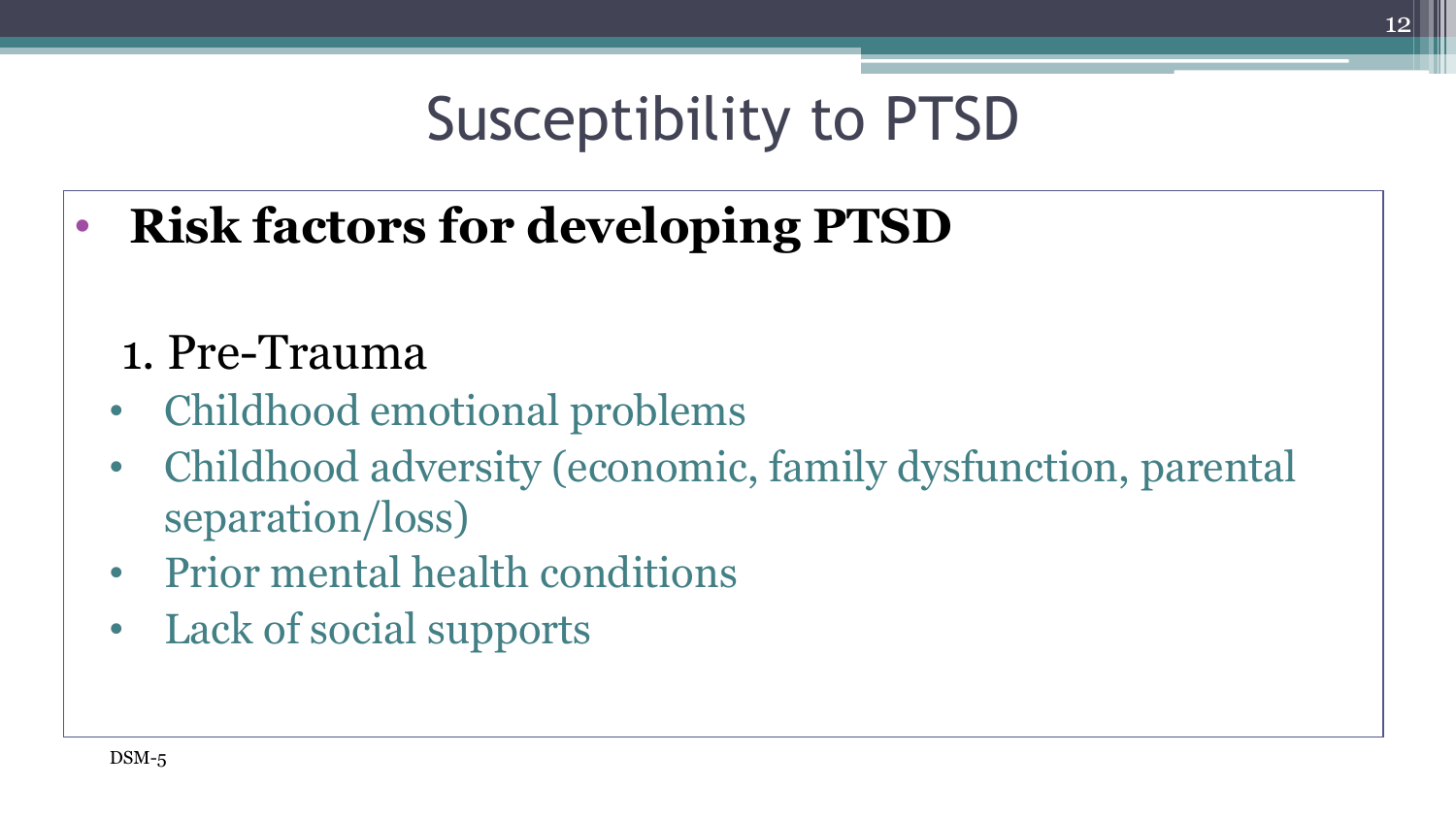# Susceptibility to PTSD

- **Peri-Trauma (those having to do with the event itself)**
	- Very intense or long lasting event (HNT, rendering aid, crime scene)
	- Getting injured during the event
	- More common after certain types of trauma (e.g. combat- killing or witnessing atrocities - and sexual assault)
	- Moral injury/trauma (behaviors that violate own morals)
	- Repetition of the traumatic events (cumulative)
	- Dissociation occurring during event and persists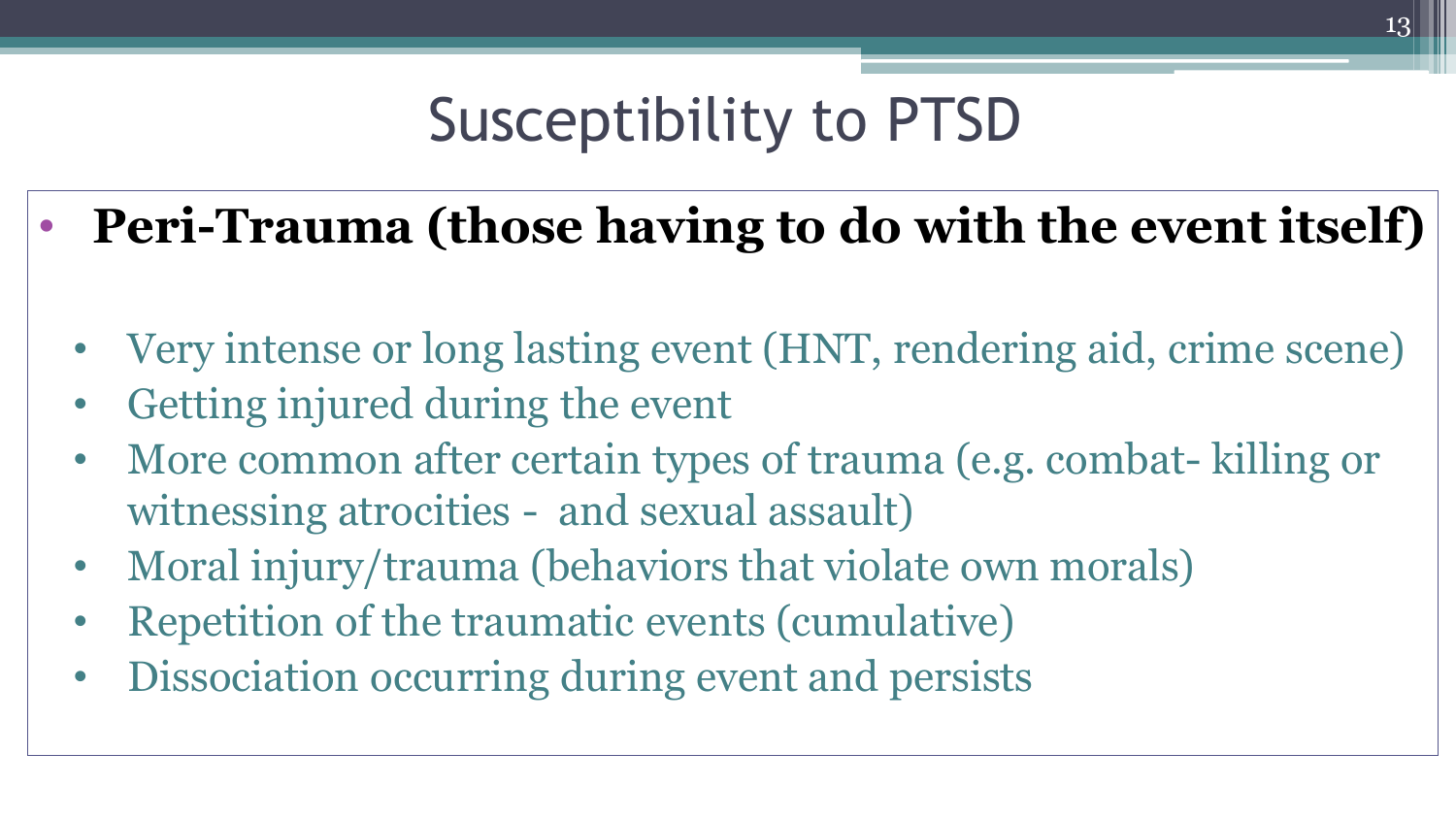# Susceptibility to PTSD

### • **Post-Trauma**

- Negative appraisals
- Poor coping
- Subsequent exposure to repeated upsetting reminders
- Subsequent adverse life experiences
- Financial or other trauma-related losses
- Poor support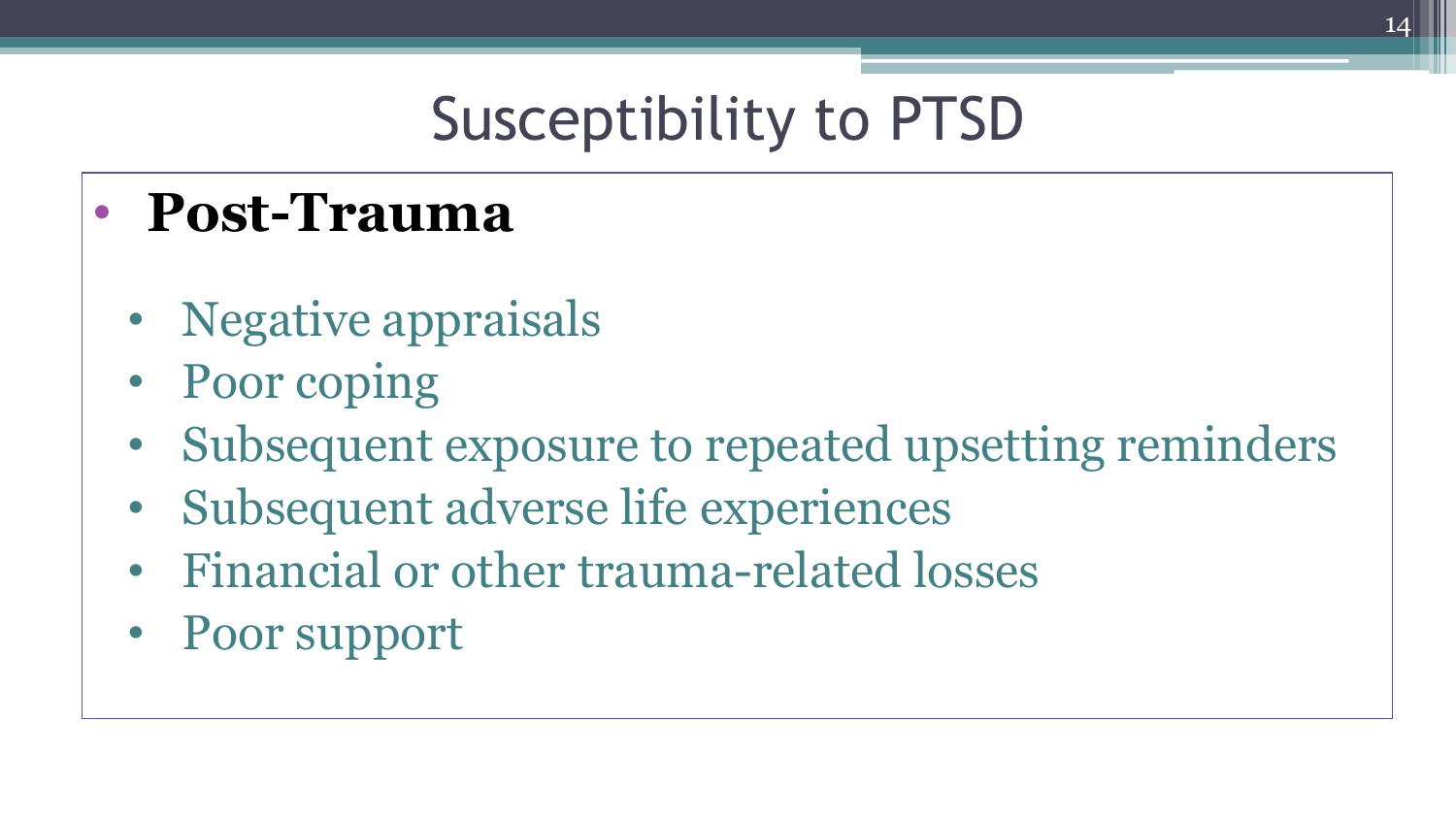### Treatment for PTSD

### **Key components to talk therapy includes:**

- 1. Education about symptoms
- 2. Teaching skills to help identify the trigger of symptoms
- 3. Teaching skills to manage symptoms
- 4. Helping people identify and deal with guilt, shame and other feelings about the event. Moral injury.
- 5. Changing reacts to PTSD symptoms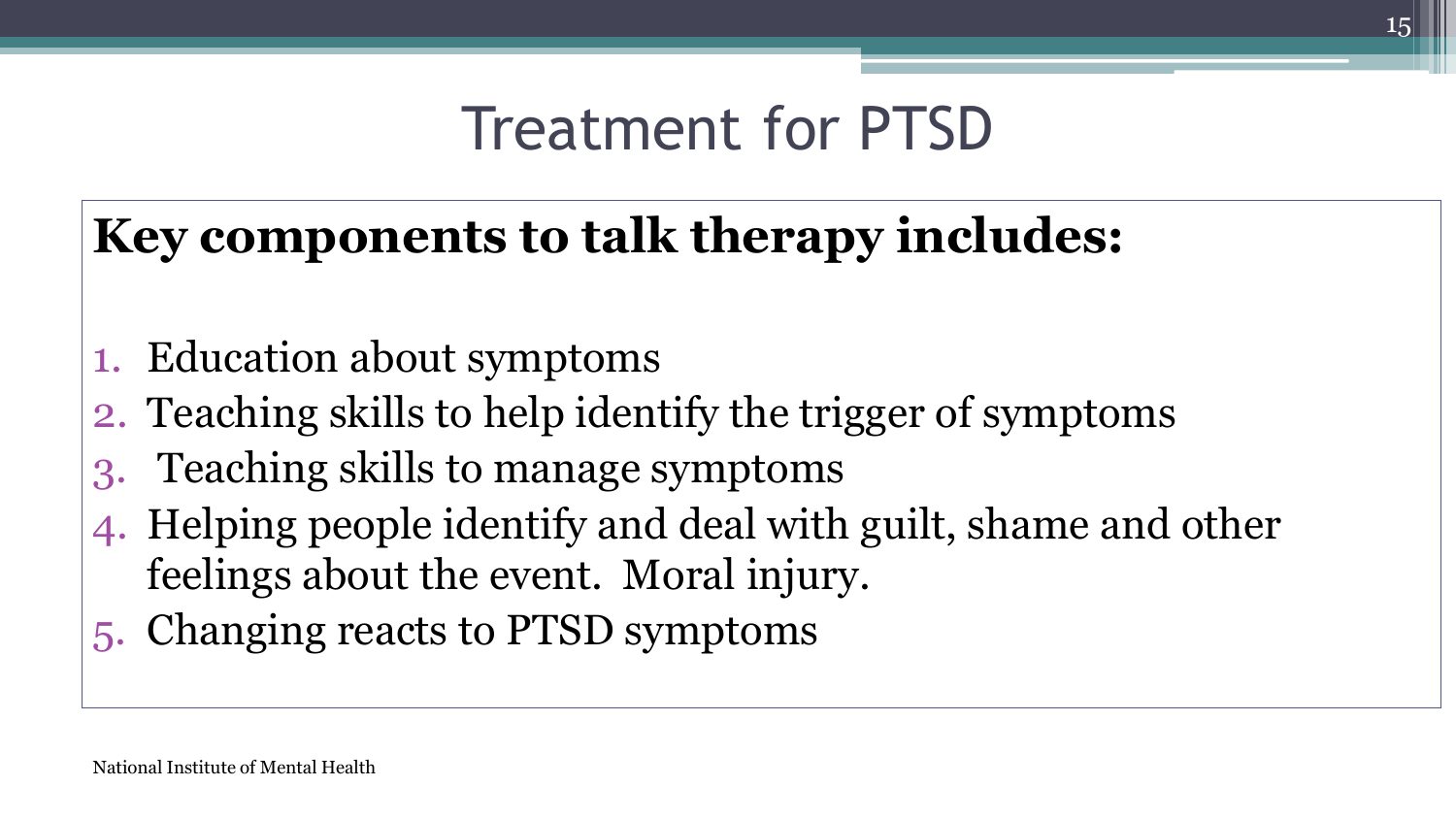## Treatment Modalities for PTSD

- 1. Cognitive Behavioral Therapies
	- Cognitive Restructuring or cognitive processing (ways of thinking that are keeping you stuck, negative beliefs etc.)
- 2. Prolonged Exposure Therapy
	- □ Assists with safely facing situations and memories that are frightening to improve overall coping
- 3. Eye Movement Desensitization Reprocessing (EMDR)
	- Combines exposure therapy with guided eye movements to assist with processing the traumatic memories and how you react to them
- 4. Medication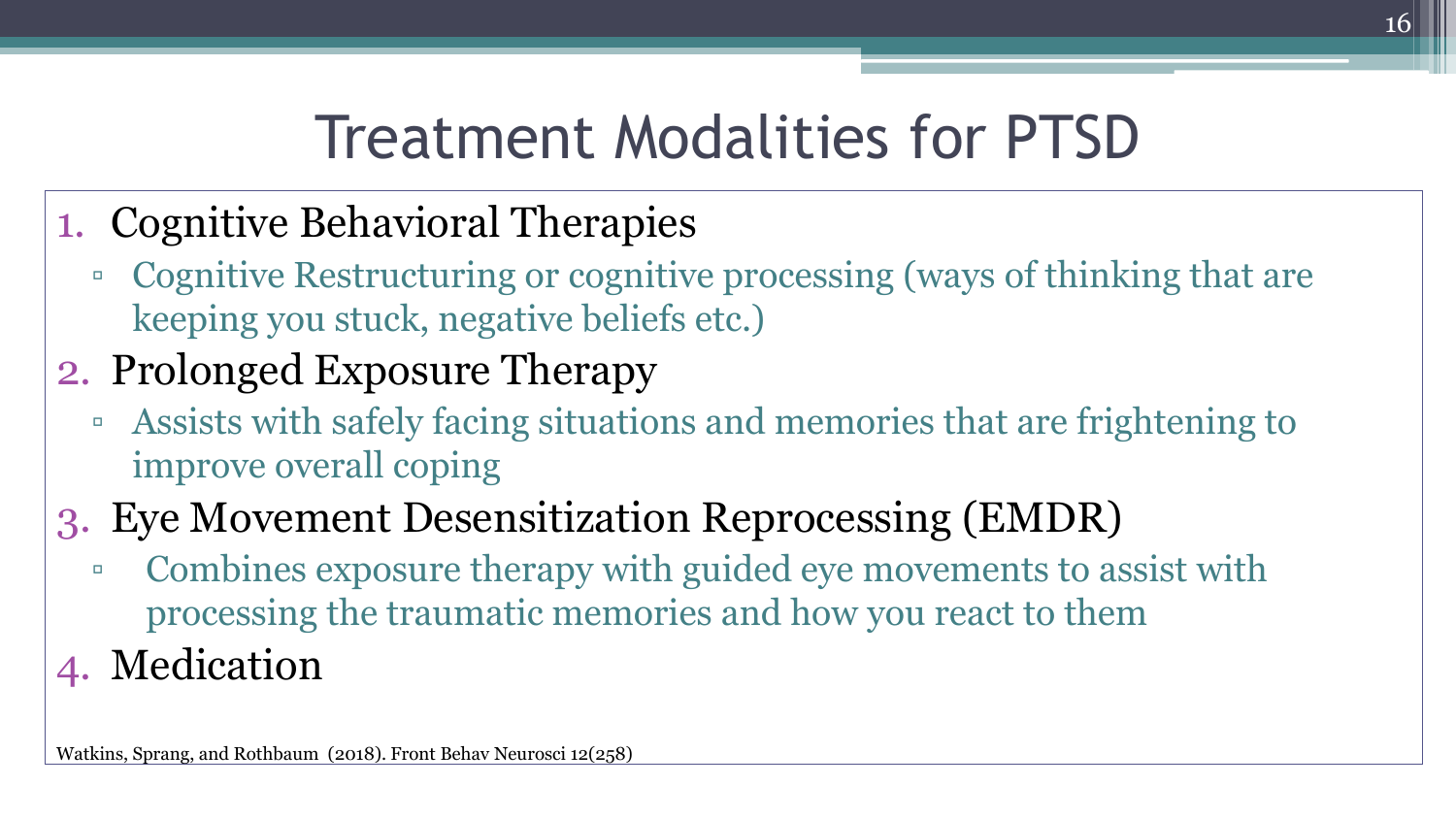## Additional Treatment Concerns

According to the DSM-5, individuals with a PTSD diagnosis are 80% more likely than those without PTSD, to have symptoms that meet criteria for at least one other mental disorder

- 1. Comorbid Depression
- 2. Comorbid Suicidal Ideation
- 3. Comorbid Anxiety

4. Comorbid Substance Abuse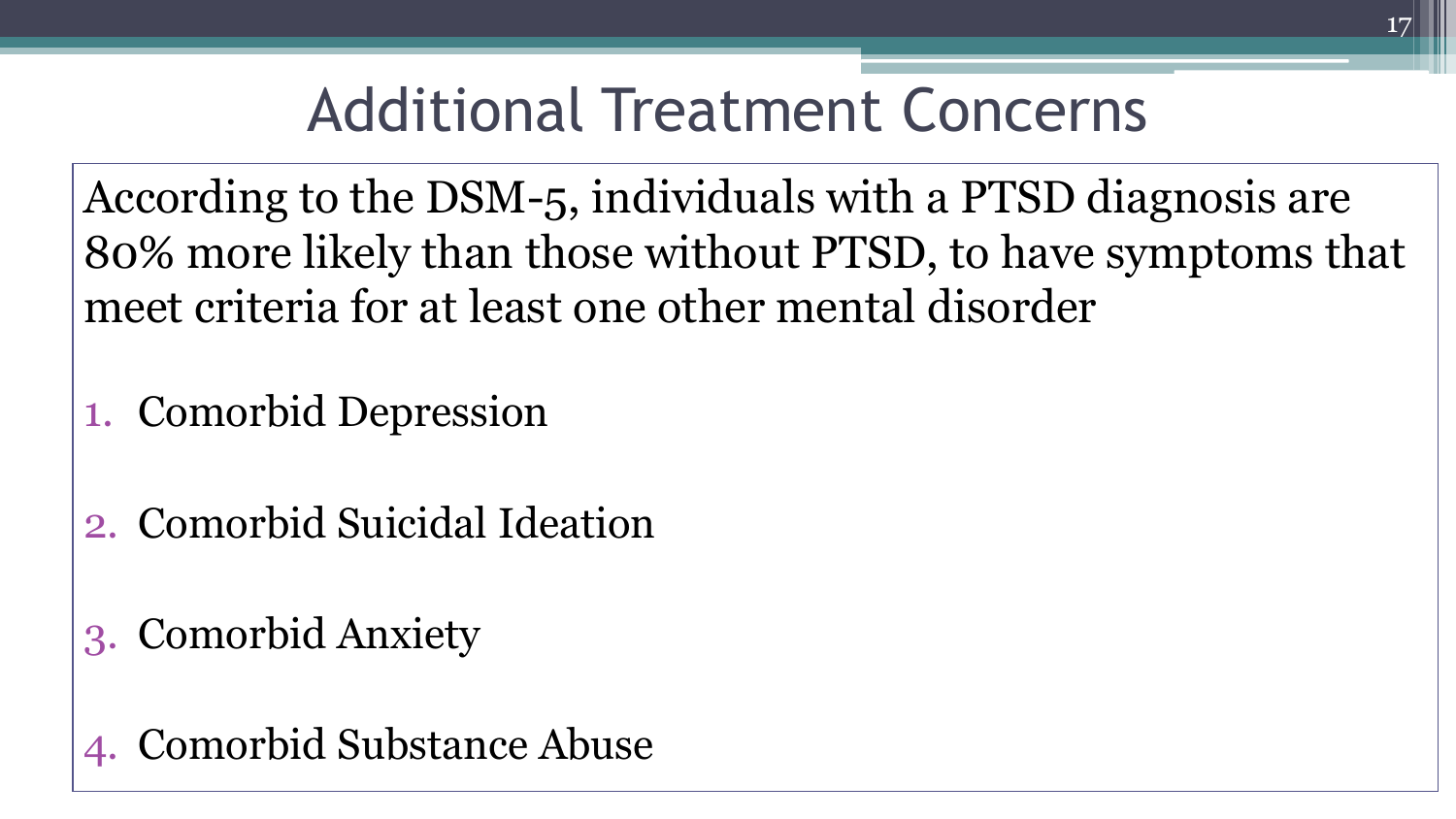# Challenges to Getting MMI

- Leaving it to the treatment provider who is by definition an advocate and in the role of treater and not assessor
	- Use independent evaluator at set time intervals
- Extenuating circumstances such as departmental support, legal challenges, additional losses, practical considerations – *try to prevent it in the first place*
	- Encourage agencies to keep in regular contact with employee, offer support to family, offering wellness programming, reducing culture of stigma

#### • Secondary gain and seeking disability status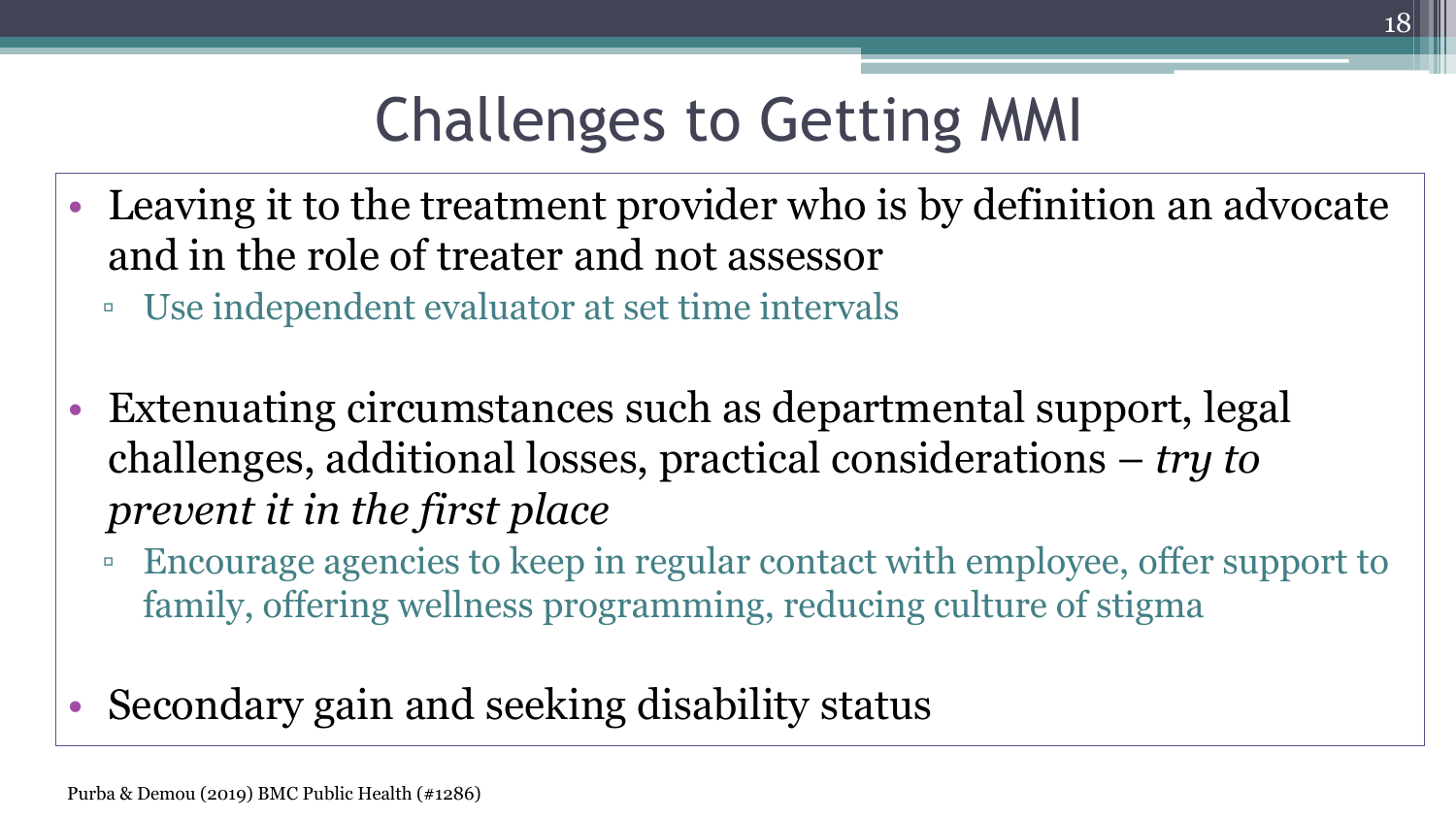